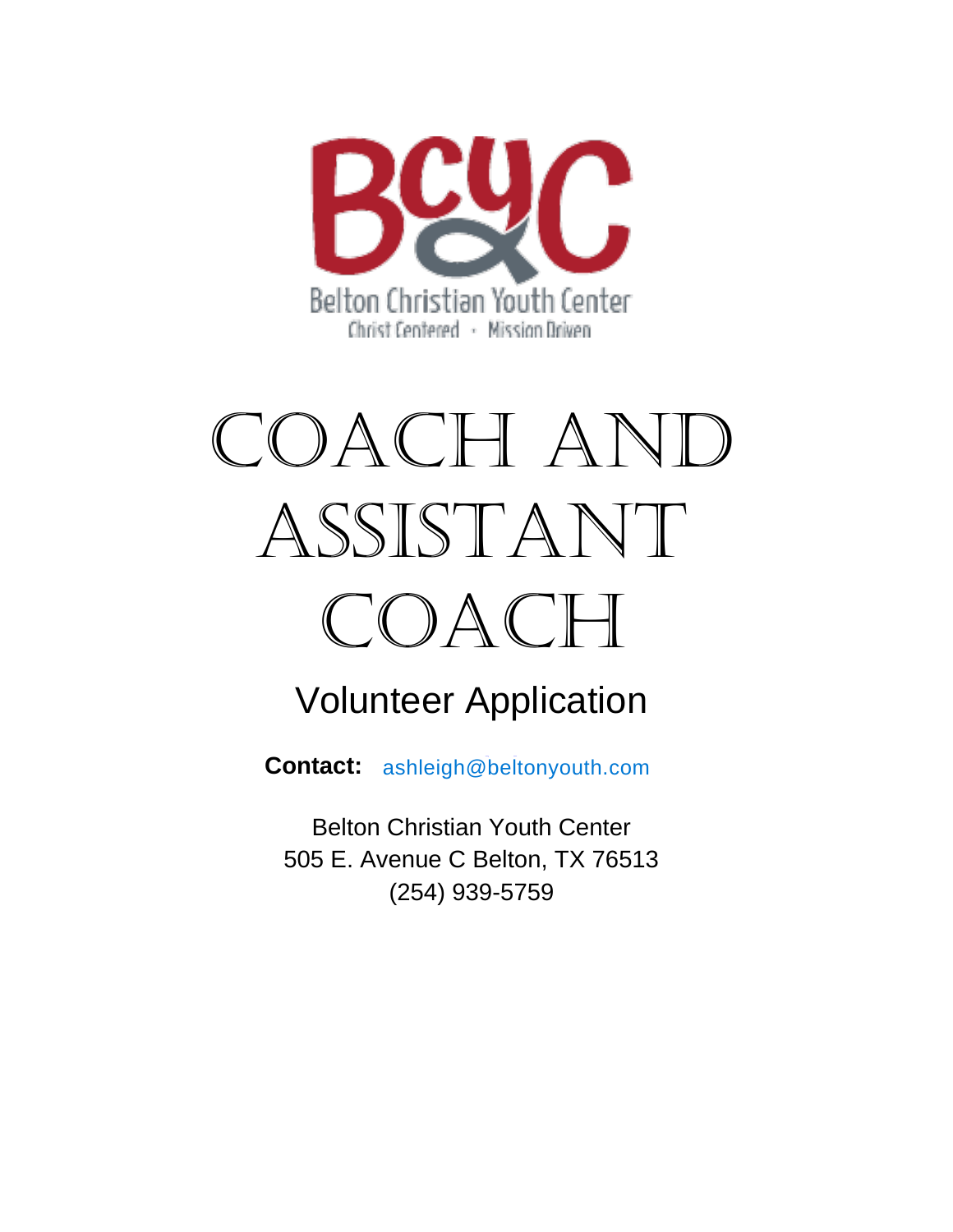## **As a BCYC Volunteer Coach or Assistant Coach I agree:**

- 1. To completely fill out and submit the BCYC background check and application.
- 2. To provide and encourage leadership by following ALL league rules, bylaws, constitutions, etc., especially those concerning player participation, coach conduct and sportsmanship.
- 3. To abide by all BCYC policies, procedures and facility rules.
- 4. To properly maintain and return team equipment.
- 5. To display respect to BCYC staff, official(s) and score keeper(s) at all times.
- 6. To be responsible for the conduct of his/her team, assistant coaches and spectators.
- 7. To ensure a safe and supportive environment for all youth playing sports.
- 8. To be punctual and in attendance to all scheduled games and practices provided by BCYC.

*\*By signing this you are agreeing to all terms and conditions as listed above and assigned by BCYC staff. By violating any of the above terms and conditions you may be subject to removal or other disciplinary actions at the discretion of BCYC Staff.*

| <b>Printed Name:</b> | )ate: |  |
|----------------------|-------|--|
|                      |       |  |

Signature: experience of the state of the state of the state of the state of the state of the state of the state of the state of the state of the state of the state of the state of the state of the state of the state of th

Parent Signature (if under 18):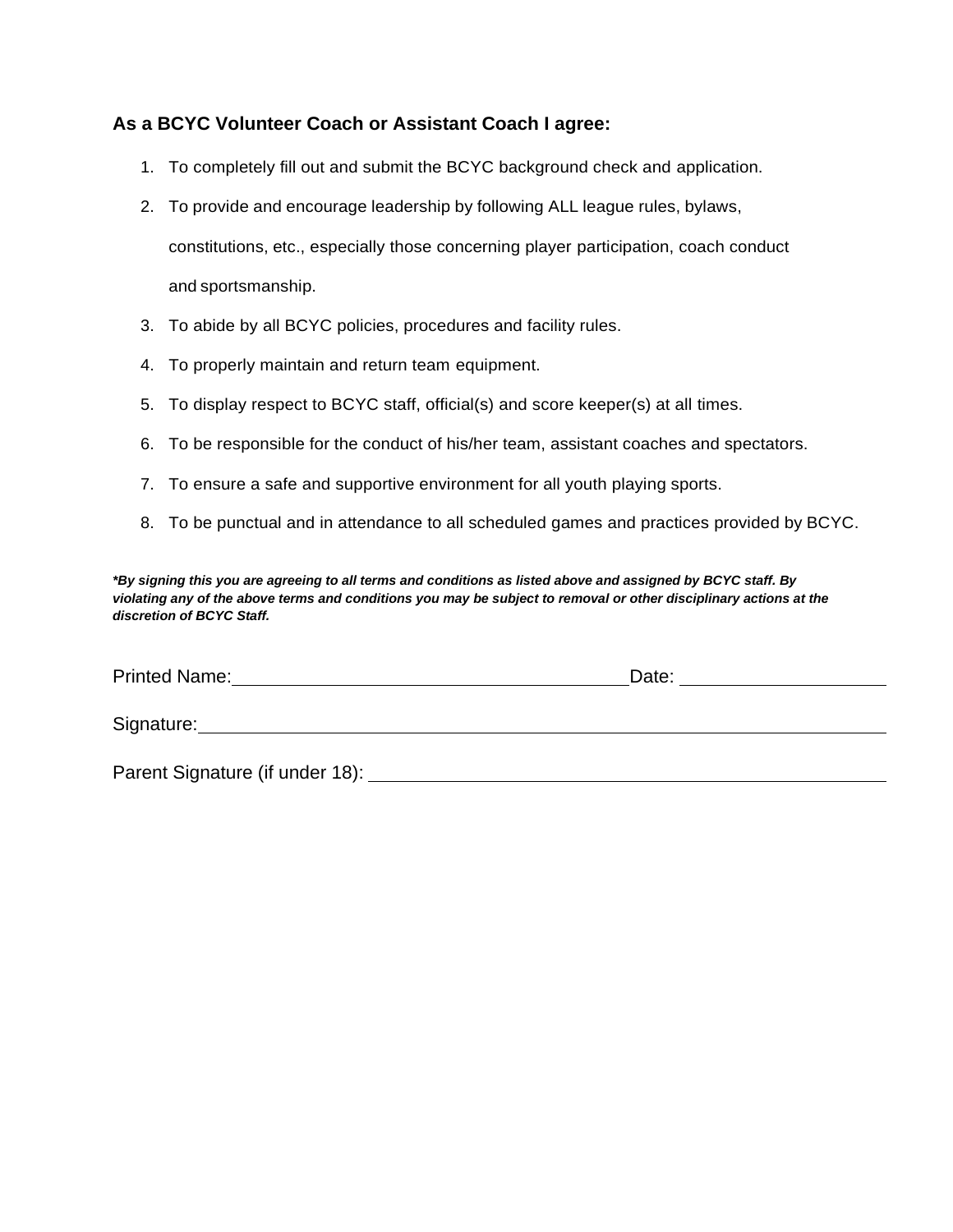# **BELTON CHRISTIAN YOUTH CENTER**

Volunteer Application

Have you been a coach at BCYC before? (circle one) Yes No (If Yes) Season:

| $Area(s)$ of $n$ therest (circle one):                                                                                                                                                                                              |                                             |        |  |  |  |
|-------------------------------------------------------------------------------------------------------------------------------------------------------------------------------------------------------------------------------------|---------------------------------------------|--------|--|--|--|
| Coach                                                                                                                                                                                                                               | Assistant Coach                             |        |  |  |  |
| (First)                                                                                                                                                                                                                             | (Middle Initial)                            | (Last) |  |  |  |
| (mm/dd/yyyy)                                                                                                                                                                                                                        |                                             |        |  |  |  |
|                                                                                                                                                                                                                                     |                                             |        |  |  |  |
| Street Address: _______________________________City: __________________Zip: ________________________                                                                                                                                |                                             |        |  |  |  |
|                                                                                                                                                                                                                                     |                                             |        |  |  |  |
|                                                                                                                                                                                                                                     |                                             |        |  |  |  |
| E-Mail Address: No. 2006. The Contract of the Contract of the Contract of the Contract of the Contract of the Contract of the Contract of the Contract of the Contract of the Contract of the Contract of the Contract of the       |                                             |        |  |  |  |
| <b>Emergency Contact Information:</b>                                                                                                                                                                                               |                                             |        |  |  |  |
| Name: Name: Name: Name: Name: Name: Name: Name: Name: Name: Name: Name: Name: Name: Name: Name: Name: Name: Name: Name: Name: Name: Name: Name: Name: Name: Name: Name: Name: Name: Name: Name: Name: Name: Name: Name: Name:       |                                             |        |  |  |  |
| <b>INFORMATION REQUIRED FOR COACHES &amp; ASSISTANT COACHES:</b>                                                                                                                                                                    |                                             |        |  |  |  |
| Division Interest: _____Football ______Volleyball ______Basketball _______Soccer                                                                                                                                                    |                                             |        |  |  |  |
|                                                                                                                                                                                                                                     | Child's Name: Child's Grade: Child's Grade: |        |  |  |  |
| Do you have an Assistant Coach? Y<br>(If Yes) His/her Name:                                                                                                                                                                         |                                             | N      |  |  |  |
| RELATED EXPERIENCE<br>Please list in chronological order (beginning with the most recent) your educational, professional<br>and relevant experiences to include degrees, certificates, licenses, organizations and/or affiliations. |                                             |        |  |  |  |